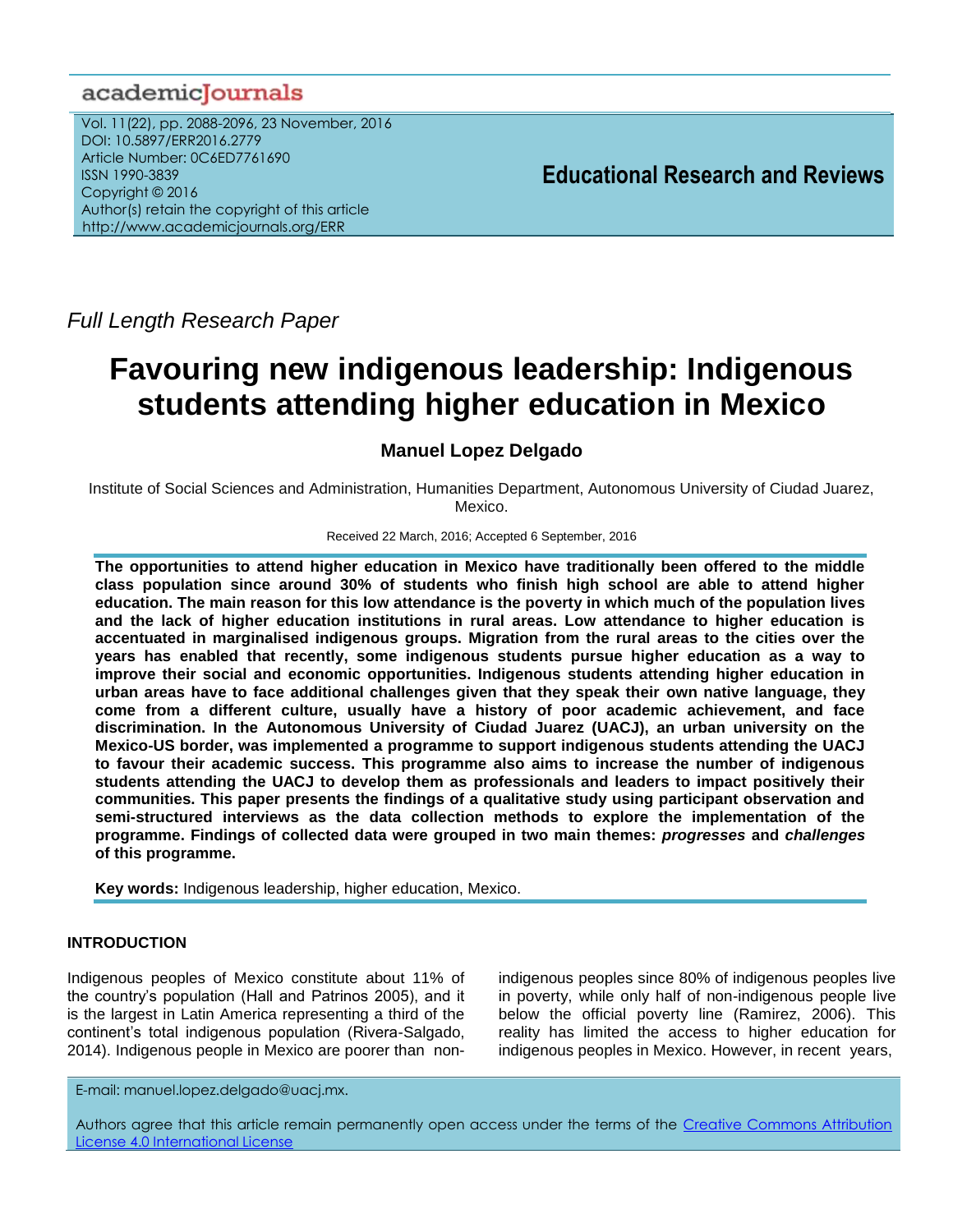the access to higher education for students of indigenous groups is an aspect that is being addressed by institutions offering higher education. Several universities across the country have established programmes to favour the access and academic success of this type of population, and in some states, have been created intercultural universities to serve the indigenous population. Educational policy also mandates that their inclusion to higher education should respect their cultural practices and traditions.

The UACJ implemented a programme aiming to increase the number of indigenous students attending the university, and offer them the needed support for their success as university students. Likewise, the university intends to have more connection with the indigenous communities living in Ciudad Juarez to favour their social and economic development. The university created an initiative in 2015 to increase the number of these students attending the university, and offer support for those already registered in different academic programmes. The aim of this programme is to develop the first generations of lawyers, doctors, teachers, scientists, engineers, or other indigenous professionals whom in the long run would develop their leadership potential and become leaders in their communities. The approach adopted for their leadership development is gradual in which they develop professionally in their academic programme, and strengthen their individual indigenous identity. Parallel to their academic programmes these students will take a practical and theoretical twosemester course in leadership that the university is designing specifically for them. This course will be offered to these students with the assumption that they will be the first generation of indigenous professionals who could set an example for younger generations, and it is also expected that they assume leadership roles within their communities. Besides, this programme pursues to coordinate the isolated efforts being done by specific academic programmes or researchers currently working with indigenous communities, and to have a deeper connection with the migrant indigenous community established in Ciudad Juarez. The UACJ senior administration commissioned the department of social sciences of the Institute of Administration and Social Sciences (ICSA) to create this initiative. This paper presents the findings of qualitative research on the creation, progresses and challenges of the programme to support students from indigenous origin and their communities in Ciudad Juarez.

#### **LITERATURE REVIEW**

#### **Indigenous communities in Ciudad Juarez**

Ciudad Juarez is a city of nearly 1.5 million inhabitants

located in the north of Mexico in the state of Chihuahua just across El Paso in Texas. Over the past three decades, the city has based its economic development by its strategic position offering low-wage labour to attract manufacturing enterprises worldwide. The growth of the manufacturing industry as well as displacement from the land and a decrease in livelihood opportunities in rural areas of other parts of Mexico particularly in the southern states has helped drive migration among indigenous communities to the city (Grant, 2015). This researcher also found that this has driven rapid urban growth and led to a diversity of minority groups, with different ethnic, linguistic, cultural and religious backgrounds. The National Institute of Statistics, Geography and Informatics (INEGI) reported in 2012 based on the population and housing census that approximately 14,606 people from several indigenous groups are living in Ciudad Juarez representing a 74% increase over the 2000's census. According to the INEGI, 42 indigenous languages are spoken in Ciudad Juarez, being the most important, the Chinateca, Nahuatl, Raramuri, Mixteca, Zapoteca, Popoluca, Huave, Huichol, and Tzotzil. In the case of the Raramuri tribe, the only group native of the state, its migration to Ciudad Juarez has increased steadily since the 1990s and spiked between 2010 and early 2015 with a 30% increase in the population, driven in part by poverty and environmental disasters such as the drought of 2014 and 2015 and an exceptionally cold winter of 2014 (Grant, 2015). The difficult reality for indigenous people living in urban areas as in Ciudad Juarez can be identified in many different aspects. For instance, Yanes (2007) in his research reported the social reality of indigenous groups living in urban areas in which illiteracy rates among the urban indigenous population are four times higher than non-indigenous city-dwellers. Furthermore, indigenous people living in cities have been found to drop out of school to seek employment earlier than their non-indigenous counterparts which leads to a pattern of working in poorly paid, low-skilled jobs. And finally, that urban indigenous generally live in lower quality housing, with more than one-third of indigenous homes having only one room.

#### **Indigenous people and formal education**

In Mexico, the opportunities for indigenous people to participate in formal education have historically been low. For instance, adults in municipalities composed mostly by indigenous population have completed on average 3 years of schooling while adults in municipalities composed mainly by non-indigenous people have completed 8 years of schooling (Jacob et al., 2015). In the case of compulsory education, indigenous pupils tend to score lower on reading and mathematics than nonindigenous pupils. This reality was first exposed in 2003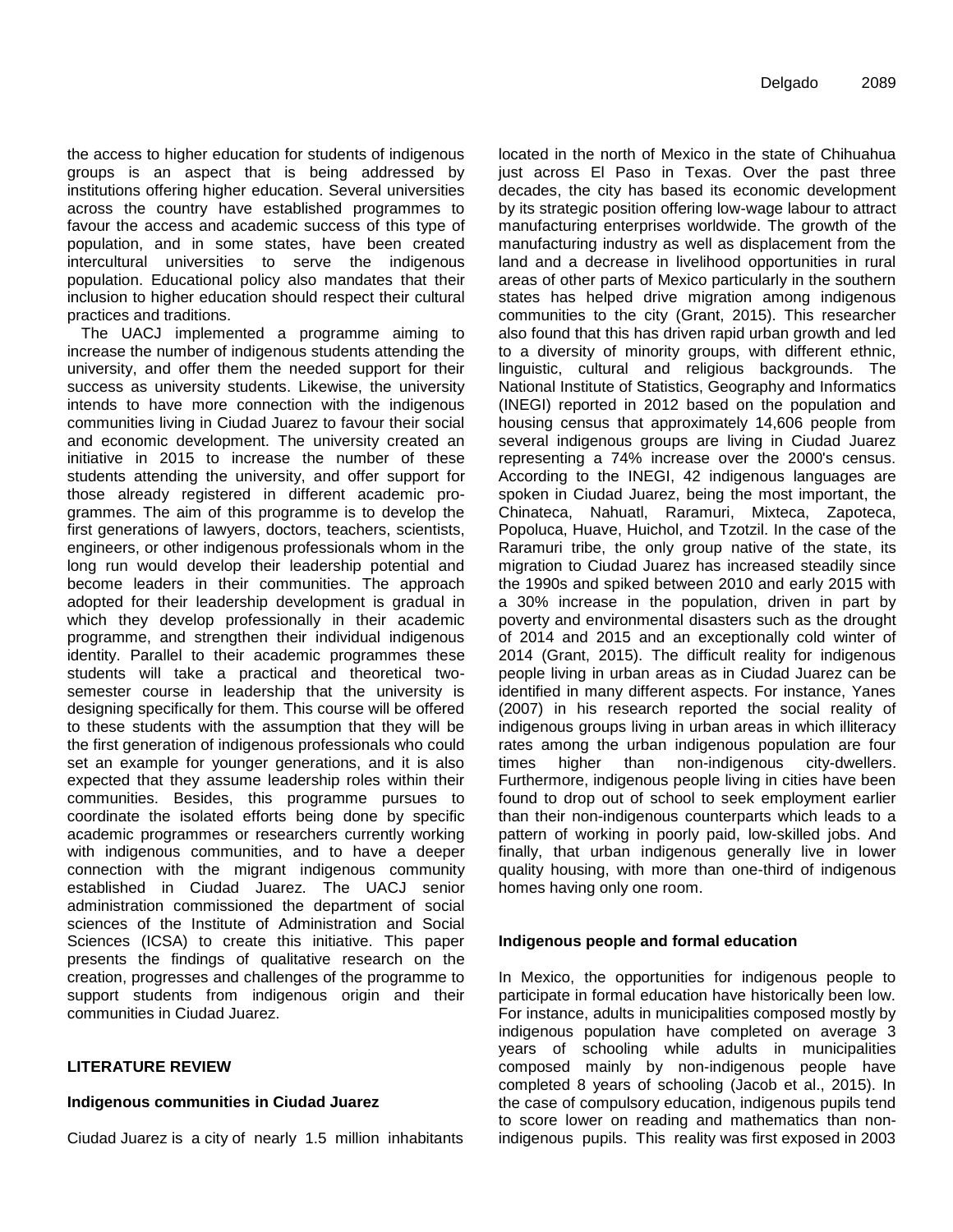by an achievement test administered by the National Institute for Assessment of Education (INEE) aiming to measure competency levels on reading and mathematics. In non-indigenous schools 45 and 15% of the sixth graders achieved satisfactory competency levels for reading and mathematics, respectively; while for indigenous students in the same test the satisfactory level was only achieved by 12 and 4%. In more recent published data by the ministry of education (SEP) in 2015 in the National Plan (exam) for Learning Assessment (PLANEA) measured students in language and communication and in mathematics. In the case of indigenous students 80% obtained an unsatisfactory level of competency for language and communication, and also 83% of them got an unsatisfactory level for mathematics. This put them at a disadvantage academically when they emigrate to the cities and need to compete for a space in further levels of education because acceptance and entrance to the better public high schools and universities is based on an entrance exam.

In higher education, the attendance to this level is low not only for minority and disadvantaged groups but also for mainstream population, since only 3 out of every 10 people between the ages of 19 and 23 are able to attend higher education. According to the ministry of education, the general coverage in 2013 had attained a level of 29.2% (SEP, 2013). However, for indigenous population the under representation in higher education is much more evident due to the poverty in which rural and urban indigenous live, and also specifically for the rural indigenous communities due to the isolation and dispersion of these communities. The National Council for the Prevention of Discrimination (CONAPRED) reported that in 2010 just 3% of individuals between the ages of 15 and 29 who are part of an indigenous group attended higher education. In more recent data, Schmelkes (2013) confirmed that the percentage of indigenous people enrolled in Mexican higher education institutions remain between 1 to 3% being the lowest in the rural areas. The main cause is the poverty in which indigenous population live since 80% of them live below the poverty line.

#### **Leadership development**

The literatures on leadership points out that leaders set a direction, align people, motivate and inspire (Kotter, 2001). "Leadership reflect the assumption that it involves a process whereby intentional influence is exerted by one person over other people to guide, structure and facilitate and relationships in a group or organisation" (Yukl, 2002, p. 2). Effective leaders are open-minded, ready to learn, flexible and persistent, and their success depends on their ability to apply leadership practices appropriately in their context (NCLSCS, 2009). Leadership practice has been evolving and there has been a shift to more democratic and participative approaches as distributed leadership (Gronn, 2002; Spillane et al., 2004), shared leadership (Lambert, 2002), democratic leadership (Starratt, 2001; Moller, 2002). This has enabled an evolution in the conceptualisation of leadership from the charismatic leader portrayed as super talented individual with exceptional gifts that transform groups as solo performer to alternative and shared approaches to face current demands in organisations or groups. It is expected that these students develop their identity as leaders for their community as a new generation of young indigenous. The development of a leader identity and leadership learning is a gradual process. To enact the characteristics expected of a leader, it first has to come the strengthening of their indigenous identity and an awareness of their role in their community as professional indigenous.

#### **METHODOLOGY**

Data collection was carried out through semi-structured interviews and the methodology of participant observation. There were interviewed two university professors members of the planning team, four indigenous students, and three community leaders. In the case of participant observation, the researcher is part of the planning team so that it was possible to observe the progression of this initiative proposed aiming to increase the enrolment of indigenous students to the UACJ, their academic success, and the connection with the migrant indigenous communities living in Ciudad Juarez. This methodology enabled to document the social interaction of the planning team consisting of ten indigenous students, six teaching faculty, five indigenous community leaders, and in some meetings, the senior administration of the university. The observations were recorded using the meetings' minutes and notes that taken of all relevant activities, conversations and the environment and context that they occurred in. Thematic analysis was used to process the data originated from the semi-structured interviews, the notes, and from the meetings' minutes. Each transcript, meeting minute, and note taken was read in detail while using a marker to highlight main points, phrases, patterns and common terms. In the margins of the printed documents were coded the emergent themes. The emergent themes were discussed with participants individually for their feedback, recommendations, and validation. Seven overarching themes were generated dived in two main categories: progresses and challenges. The research was carried out to the highest ethical standards in educational research with anonymity, confidentiality, consent, and respect for the participants observed at all times.

#### **FINDINGS AND DISCUSSION**

Data collected from the semi-structured interviews, observations, and the meetings' minutes enabled to identify four emerging *progresses* and two main *challenges*: institutional awareness, potential economic support, culturally collaborative planning, latent deeper connection with the indigenous community, operational, and academic support, respectively. The emerging themes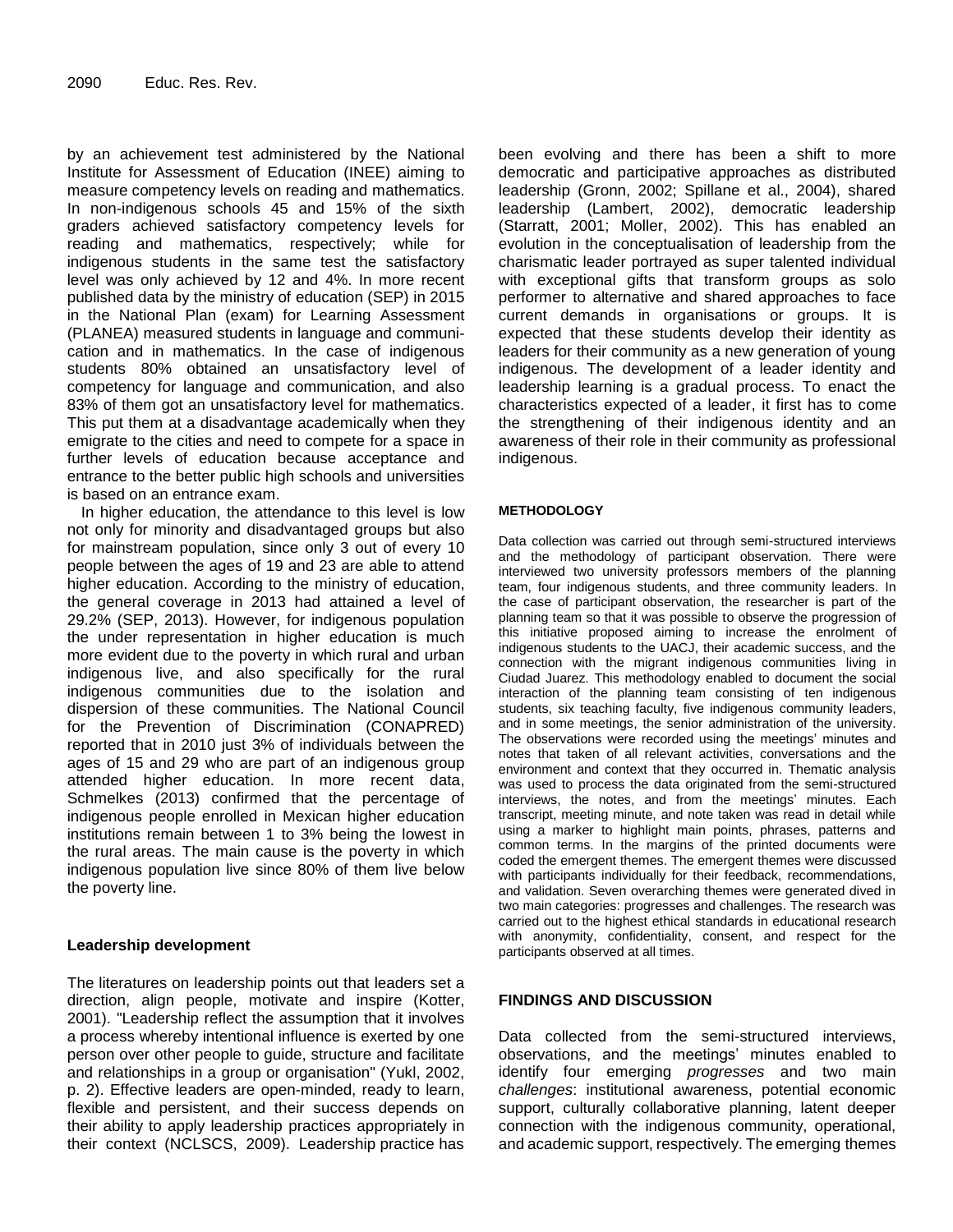will be presented and analysed individually with illustrative quotations from the participants.

#### **Progresses**

#### *Institutional awareness*

The intention to create a programme to give attention and support to indigenous students was originated when in a meeting at state level with the ministry of education the UACJ officials were asked about what the university was doing to address the attention to indigenous population. The university had not established an initiative yet to address this aspect. The university was doing some isolated efforts but not systematically coordinated. For instance, there existed a fellowship specifically for this type of students that enabled them not to pay tuition fees although, not much disseminated and well known. Furthermore, previous to the creation of the programme, there were already few indigenous students attending the university. To create the programme, the UACJ senior administration commissioned the department of social sciences of the Institute of Administration and Social Sciences (ICSA) to design an initiative aiming to increase the number of indigenous students attending the UACJ, offer them the needed support for their success as university students, and to have more connection with the migrant indigenous community living in Ciudad Juarez to favour their social and economic development. The department of social sciences identified key professors across other departments in the institute and the university that had contact, interest, conducted research or activities with indigenous populations. The initiative was welcomed and the team enthusiastically designed the programme and an action plan to submit it to the university council, the governing body of the University for its Approval.

After its approval, the team responsible for the creation of the proposal had two meetings with the university president and his staff to present the programme and ask for their support to implement it. These two meetings were special in the sense that the senior administration was informed of the projects and actions proposed with the intention to obtain the needed resources and support for the programme operation. This first category of analysis is called institutional awareness because, throughout the meetings with the team responsible to design the programme, the members of the university council, and the senior leadership staff of the university celebrated and received with enthusiasm the proposal. There seems to be acknowledgment and awareness in the University of the Social Responsibility of higher educational institutions in contributing that the members of socially excluded communities obtain professional preparation to be leaders in their communities. The

following comment expressed by a university professor during an interview makes evident this institutional enthusiasm: Universities and higher education institutions have a historical debt with the indigenous groups. Higher education in Mexico has been a privilege only for nonindigenous people. I am really happy that the university administration is offering all the needed support for these students to succeed, and that we as institution are truly committing with a population that has not economic means and has been denied the access to this kind of education (University Professor).

#### **Potential economic support**

Often a limitation for indigenous communities to access high levels of education has been the accentuated poverty in which they live. Another observed progress has been the existence of economic support in the form of specific fellowships for indigenous students and also other fellowships offered to all students by the university and the local and federal governments. In the case of the specific support, the university had established, previously to the implementation of the support programme, a fellowship called *beca compartir* (share fellowship) that exempt the payment of tuition fees for indigenous students. However, this fellowship is not well known since some indigenous students already attending the university at an advanced stage in their academic programme mentioned that they did not know that such a fellowship existed. Other problem identified with this fellowship is the paperwork burden for students since each semester they have to present a letter of identity issued by the local, state, or federal government in which it is indicated that they belong to an indigenous community. There have been students that do not get their letter on time and they have to pay full tuition. In the case of this specific fellowship to avoid these problems the committee has advised to present this letter of identity only one time when the student register for the first time at the university and do not require this letter in the subsequent semesters. There are also other fellowships that the university offer to general students and that indigenous students could benefit from them.

An example of these fellowships is the *beca trabajo* (job fellowship) in which students are offered a formal job within the university to be carried out during their free time assigning them usually administrative tasks or assisting researchers within the university. Other fellowships offered by the federal government for students coming from a disadvantaged social background such as the *Pronabes* fellowship. In addition, the university has the opportunity to apply for federal funding that is available for higher educational institutions that address the professional preparation of indigenous population. As mentioned in the beginning of this theme,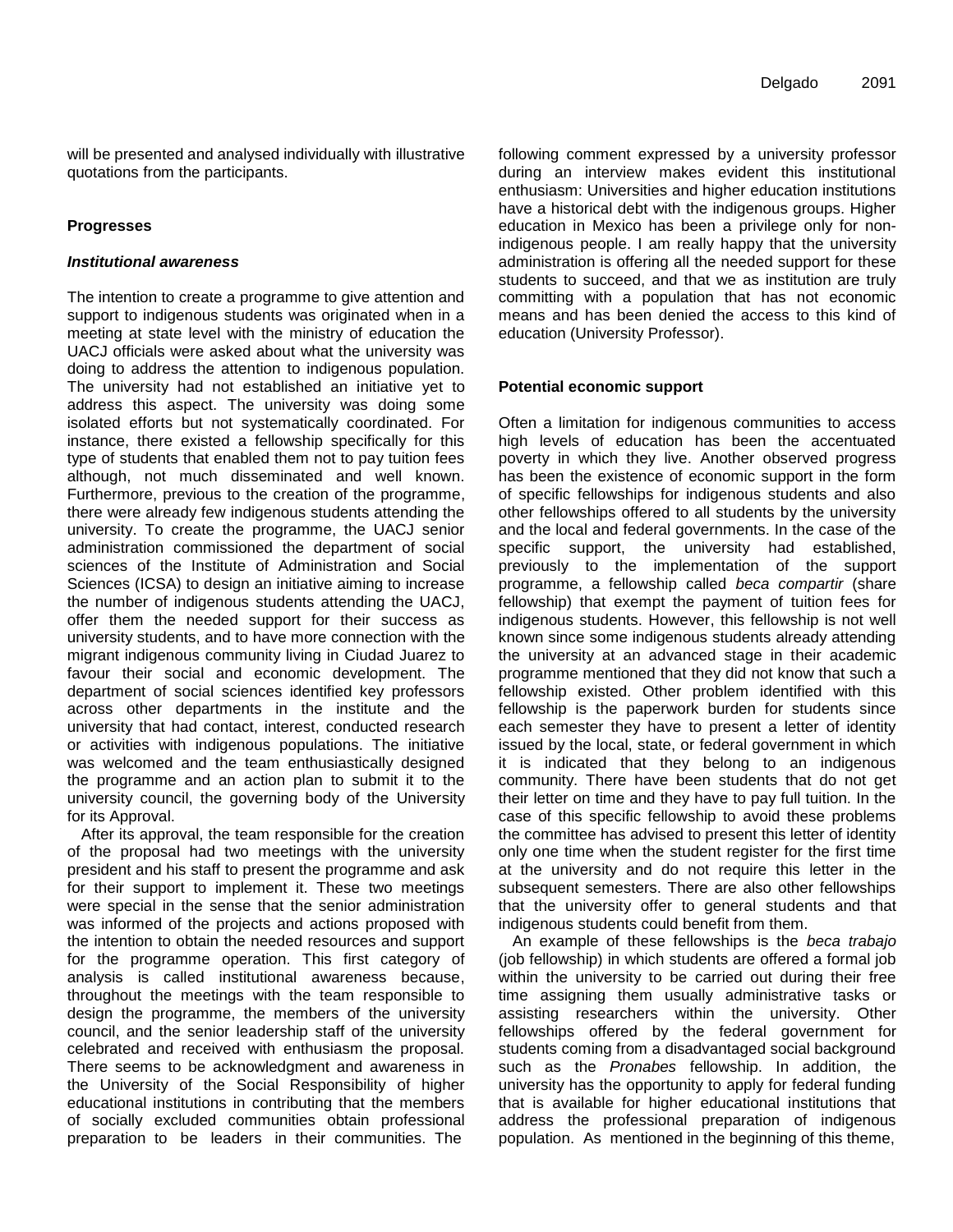usually an issue for the existence of few indigenous professionals has been the poverty in which these communities live. There seems that this university has the conditions to overcome these problems since a combination of fellowships could enable that indigenous students have all the economic support needed to be in better economic conditions during their time as university students. A comment shared by a university professor makes evident this point:

*I see positive that the university has implemented several mechanisms to support financially its students in need in the form of fellowships. Indigenous students do not pay tuition fees and can also benefit from other fellowships that the university has established (University Professor).*

#### **Culturally collaborative planning**

Usually there have been complaints in Mexico from minority populations, that someone else decides for them what they need for their progress. This has usually been the traditional approach of governmental agencies when designing projects to implement with indigenous communities. The commission tried to avoid designing a programme based just on the vision of university professors of what indigenous university students need during their courses and what the indigenous communities living in Ciudad Juarez also need to improve their social condition. During the planning stage, the committee invited some of the indigenous students already attending the university to consider their experiences and perspectives. In the meetings were invited ten students representing four different ethnic groups and enrolled in six different undergraduate programmes. They also come from three provinces or states Oaxaca, Chiapas, and Chihuahua. Another important indigenous voice was a university professor of the university who is recognised in the state to be the first indigenous with a doctoral degree. In the planning stage emerged the following aspects as key to enable better support for indigenous students attending the UACJ: the academic, economic, personal, community linkage, and inclusion aspects. In each aspect there were designed specific actions to give attention to the concerns and needs raised in each of them. To design the possible interventions and linkage with the community, contact, visits, and meetings were also conducted with the indigenous communities to take into consideration their perspective. Visits and meetings were conducted with the Raramuri community, the most numerous ethnic group living in Ciudad Juarez. In the case of other groups, leaders of these communities were contacted. This perspective enabled a co-creation of this programme between the indigenous students, the community and the university. The following opinion of a

student points out the importance of their participation:

*It is satisfactory the university invited us to participate in these sessions. A project of this kind to be successful needs the insights and perspectives of all involved. The university is creating a project for us as indigenous students so that it is necessary our vision* (Indigenous Student).

#### **Latent deeper connection with the indigenous community**

The fundamental goal of preparing professional indigenous is the impact in the wider community to enable its social development. This category of analysis is called latent connection with the migrant indigenous community because there have also been previous efforts usually by university professors doing research and social projects in the community. The university has been present in the community and this is an advantage because it will enable faster and deeper partnership to identify more prospective students and also to contribute in solving the community's problems. This presence also favoured the previous mentioned collaborative planning and the creation of a programme that includes the indigenous vision. Some university professors have already developed ties with leaders of the communities, which facilitates cooperation. Another important aspect to mention here is that the university has infrastructure, knowledge, social services, professional internships, cultural events, research projects and expertise in different areas and fields of knowledge that could be implemented and shared by the university with the indigenous community. This does not mean that the university has to focus and redirect all its research and teaching activities to the indigenous communities. However, there are academic programmes with close relevance for these communities such as education, nutrition, medicine, law, and others, and a closer work with the indigenous communities would be beneficial for the university in the form of generation and application of knowledge and also for these communities. The already presence of the university in some communities could be strengthened more. This is why this research identified this presence as a strength and progress because it will enable a deeper connection and cooperation with the indigenous communities. The view expressed by a community leader shows the benefits of this cooperation:

*The university is visiting us much more often. They conducted a meeting with us last week and as a result there was an agreement to conduct a workshop on healthy diet and growing vegetables at small scale, a campaign for dental health, and also the creation a food bank* (Raramuri Community Leader).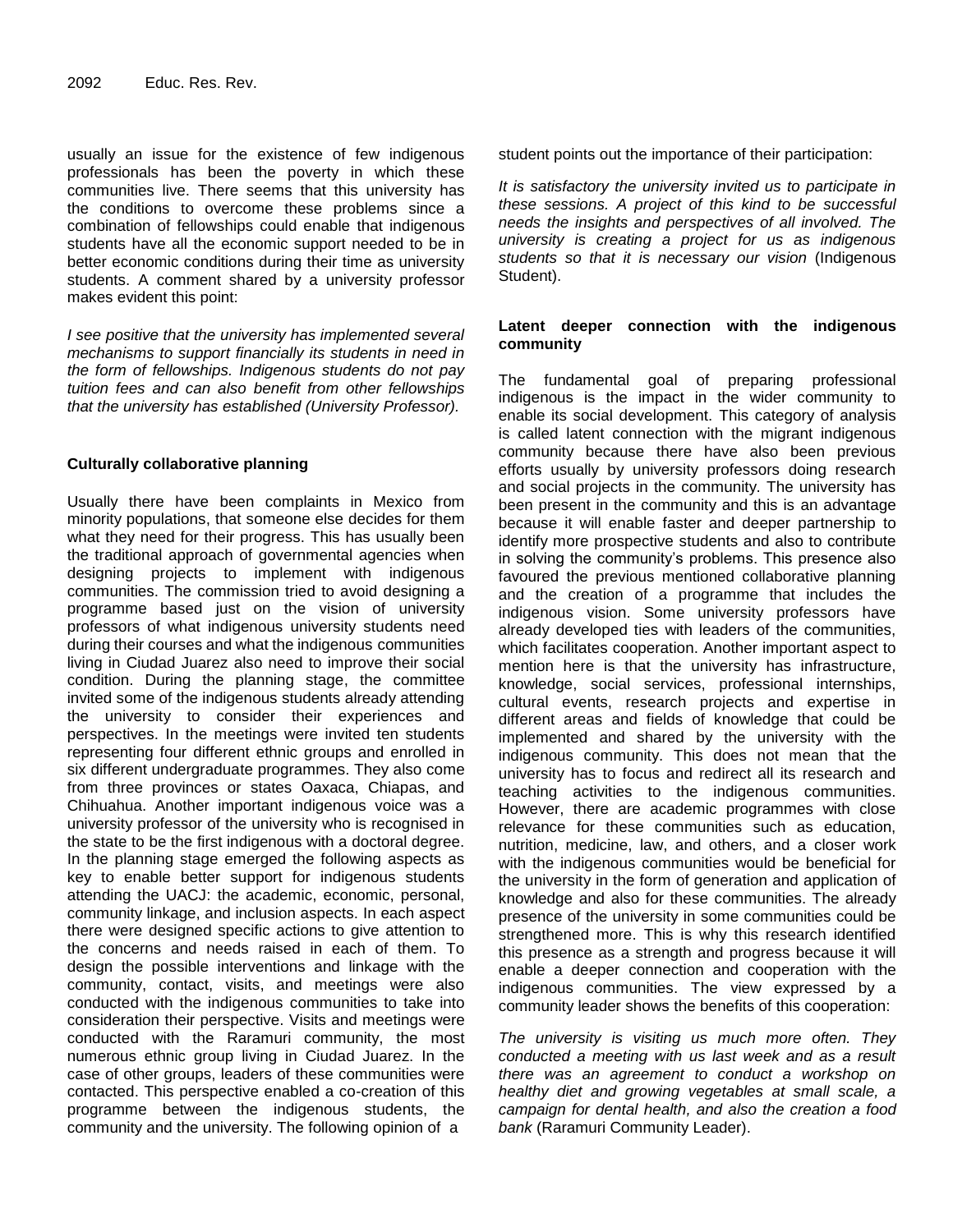#### **Challenges**

#### *Implementation*

A first identified challenge has been the operation of the programme. Initially, the department of social sciences was just asked to coordinate the proposal of the programme. The department assumed the coordination responsibility for getting approval from the university council to later pass the responsibility of implementation to another area of the university. A first difficulty was that the planning and approval of the proposal took two semesters. This discouraged some members of the team responsible to generate the proposal because much of time was used for planning with seemingly a slow progress in the implementation. A seemingly reason for this slow progress in planning was that most members of the committee representing the university sometimes missed meetings for the difficulty to establish a common timetable in which all the committee members could attend due to their research and teaching responsibilities. In the case of the delay in the implementation a possible reason for this was that the team did not feel total ownership of the project given that they knew from the beginning that they were just responsible to create the programme but not implement it. Another situation that delayed the initiation of the programme was the initial design of the organisational and implementation structures. The planning team took as base the already existing organisational structures, projects and programmes of the university and assigned the responsibilities and inserted specific activities pertaining to indigenous students throughout these structures. A problem with this model was that people responsible from different areas were not contributing much with the actions and petitions required and needed for the proper implementation of the programme. The planning team recently recognised that the project was not progressing as expected so that the team started to carry out the first activities planned.

These activities were a first meeting of indigenous students already attending the university, a competition of indigenous poetry, invitation for a talk with a recognised international researcher currently doing a project in the state of Oaxaca with indigenous populations. Currently, the team is organising the invitation for a talk of an indigenous origin politician of the O'oba group of Chihuahua and a young native American of the Mescalero Apaches of New Mexico, and also the team is doing the needed paperwork to get a physical space to locate the programme's office and to get administrative staff and also designing a logo and website. The main challenge for implementation and operation seems to be the ownership of the project. The planning team has enthusiastically participated in the creation of the initiative, and the senior administration of the university

show interests in offering the best conditions for indigenous students to thrive as university students. The university has to decide how the programme should be implemented and operated. The possibilities to do so are the following: the planning team assumes the responsibility, the programme is disseminated and included in the already existing organisational university structures, specific staff is designated to operate the programme, or a combination of the mentioned possibilities. The following opinion expressed by a university professor shows one of the problems described: An issue we have identified is the slow progress in the implementation of the actions proposed. I believe an important reason is our academic load because our teaching and research responsibilities do not allow that we directly operate the programme (University Professor).

#### **Academic support**

Another challenge to truly advance towards equity and equality of indigenous students attending the university is the academic aspect. Indigenous communities come from the most remote and isolated rural areas of the country. This has favoured their historical abandonment from the governmental agencies responsible to offer public services to put them in equal conditions as the nonindigenous communities. Education is not the exception; for instance, in compulsory education indigenous students usually obtain the lowest academic achievement when compared with nonindigenous students. These communities usually lack of teachers for several months because newly graduated teachers do not want to teach in these communities for the lack of services and the transportation distances. Teachers in these communities usually have just high school preparation and a twomonth induction course for teaching compared with the four years of professional preparation of teachers attending non-indigenous communities. In very small communities, the government do not appoint a teacher graduated from a university or a teachers' preparation school, and also, teachers that have graduated from a four year programme usually do not want teach in these communities. Another aspect limiting their achievement in receiving classes in Spanish is because most teachers do not speak the native language of the community. Indigenous students gradually lose their language and cultural heritage through the formal educational system, even though the efforts to, offer bilingual education. In addition, the small proportion that continue to high school experience a similar situation of low quality education since their education is mostly offered under the model of distance education through the *telebachillerato*, a television based model.

This academic background of the few indigenous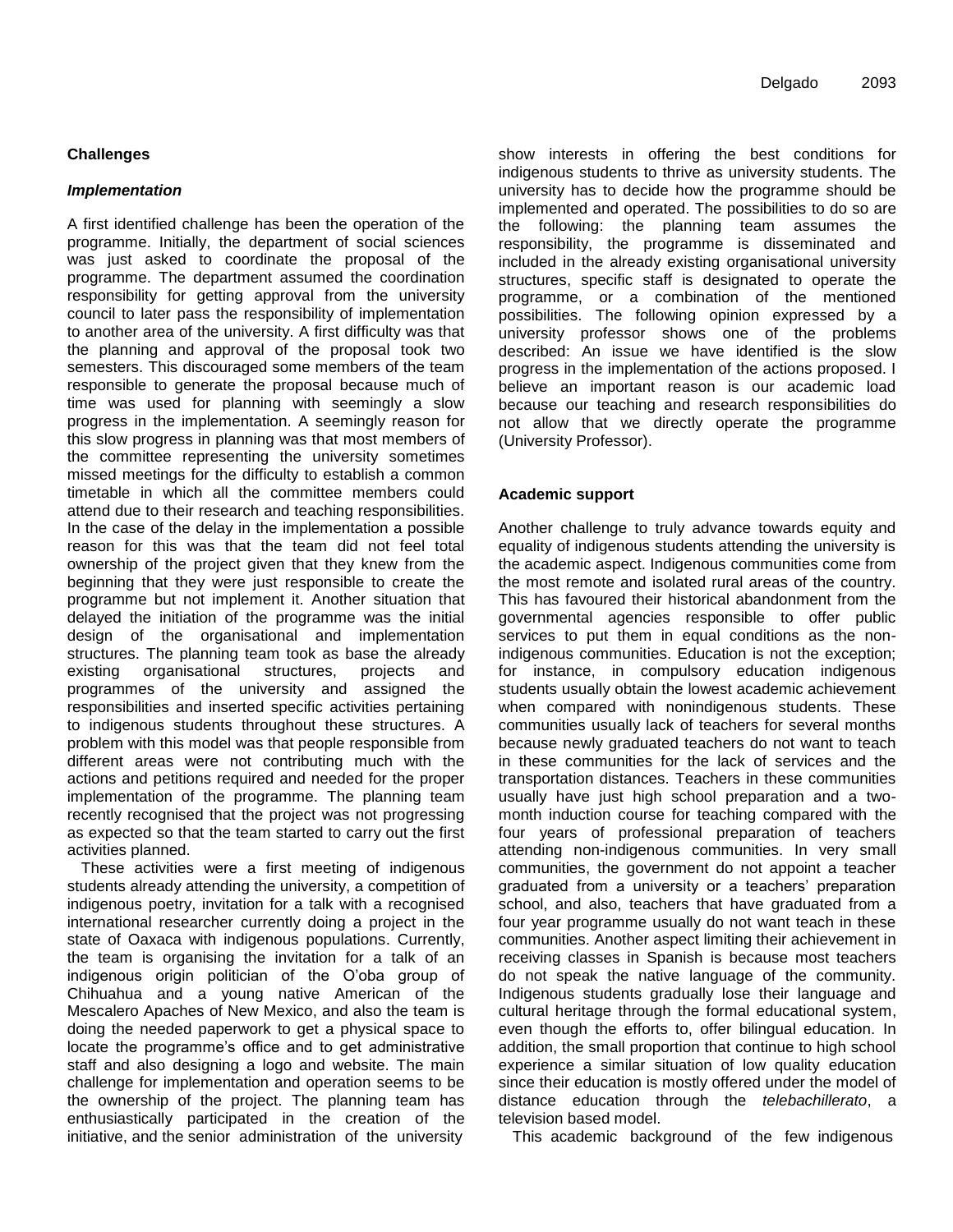students that make it to higher education from preschool to high school put them in disadvantage academically. The UACJ does not condition the entrance to the university based on social, economic, religious, political, origin, or any other reasons. However, students must compete for a space in all the programmes based on an entrance exam. The educational reality of indigenous students described in the previous paragraph put them in disadvantage with non-indigenous students when competing for a space within the university. The planning team has intervened in favour of indigenous students that have been denied a space in an academic programme in the university because they did not get the required score in the entrance exam. Entrance to the university is a first challenge they have to overcome; however, their struggles and difficulties usually continue throughout their academic programmes in their first and second semesters. As manifested by the indigenous students attending the planning meetings, they have struggled with the use of technology and specialised software, advanced mathematics, foreign language, and academic writing given that the university do not spend much time in classes acquiring this knowledge or mastering these skills. It is assumed that students already bring this knowledge and skills from the previous educational levels. Another issue is that there seems to be academic programmes traditionally denied to indigenous students such as the case of medicine and engineering related degrees. These programmes usually require entrance deep knowledge in subjects as science and mathematics, and it has been already pointed out the limitations of the previous educational levels. This denial in entrance to such programmes contributes with institutional discrimination as manifested by one of the participants in this research.

The UACJ advancing truly for the inclusion of indigenous origin students to higher education needs to address the realities described. In the case of the academic support required for these students, the commission has proposed the creation of specific mentoring and advising programme. In the university already exists a general mentoring programme; however, the proposed by the commission is more specific, has much more contact with the students and offers them more feedback and support. To address the manifested academic problems it has been proposed an introductory remedial course in the areas that the new students have more deficiencies. Another action proposed by the commission to advance for a genuine inclusion is the incorporation of indigenous cultures in the contents and courses of academic programmes of the university. There are departments that have indicated the intention to redesign their curriculum. For instance, the law department wants to offer a compulsory course in indigenous laws. Other acknowledged initiative is to teach the native languages of the state in the language centre of the

university that traditionally teaches foreign languages. The advancement towards making the academic programmes more inclusive and addressing the needs of minority groups as the indigenous community is a slow process. The positive aspect in this regard is the willingness of some departments to make changes in their academic programmes to include topics and courses that address the multicultural reality of Mexico. The following comment expressed by a student addresses some of the points described: I wanted to pursue my degree in medicine; however, I did not pass the entrance exam, so I waited another semester to apply again but this time I did it for a degree on education. I have made my point clear in the meetings of this programme of support: In the university there is institutional discrimination given that we as indigenous students compete for a space in unequal conditions. Education for urban students is much better than education for rural communities (Indigenous Student).

#### **Conclusion**

Education seems to be a powerful catalysis for indigenous communities to improve their social and economic difficult realities. Education will enable that the indigenous community take ownership of their own development. Previous to the UACJ launched this programme there were several indigenous students already enrolled at the university developing themselves professionally as a new generation of indigenous leaders despite the obstacles they had to overcome to attend higher education. This make evident that in these communities, it is also well regarded as the role of education. The university is contributing greatly to improving the conditions in the long run of these communities by making more accessible higher education in a supportive environment for populations that have been traditionally denied this level of education, and also by strengthening the university presence in the indigenous community. This paper presented the findings of a participant observation research and identified progresses and challenges of a programme implemented in the university aiming to support indigenous students already attending the university, increase their number, and strengthen the presence of the university in these communities. The university has the potential by means of economic resources, organisational structures, projects, willingness by the senior leadership administration, and professors with experience working in indigenous communities that could favour the success of this programme even though so far one of the limitations has been the total implementation of the programme. Once the university overcomes the limitation of the total implementation, the programme will be a meaningful benefit for the indigenous students attending the university and for their